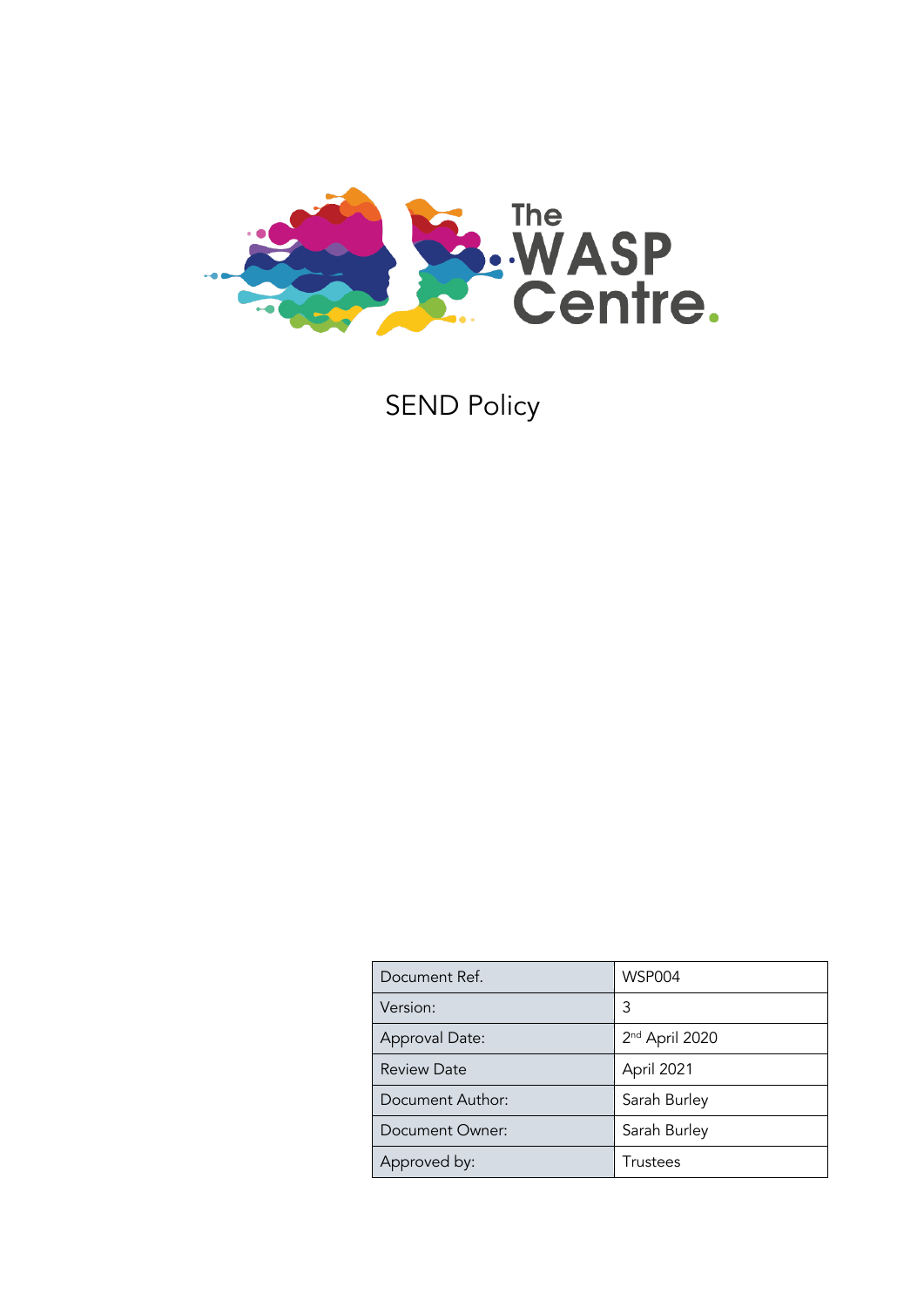# **Contents**

- 1. Definitions
- 2. The SEND Code of Practice 2014
- 3. Core Purpose of the Policy
- 4. Philosophy and Objectives of the SEND Policy
- 5. Person's Responsible
- 6. Admission Arrangements
- 7. Curriculum Entitlement
- 8. Identification and Assessment
- 9. Record Keeping

10.CPD

- 11.External Support
- 12.Parents/Carers
- 13.Complaints Procedures
- 14.Evaluation and Review of Policy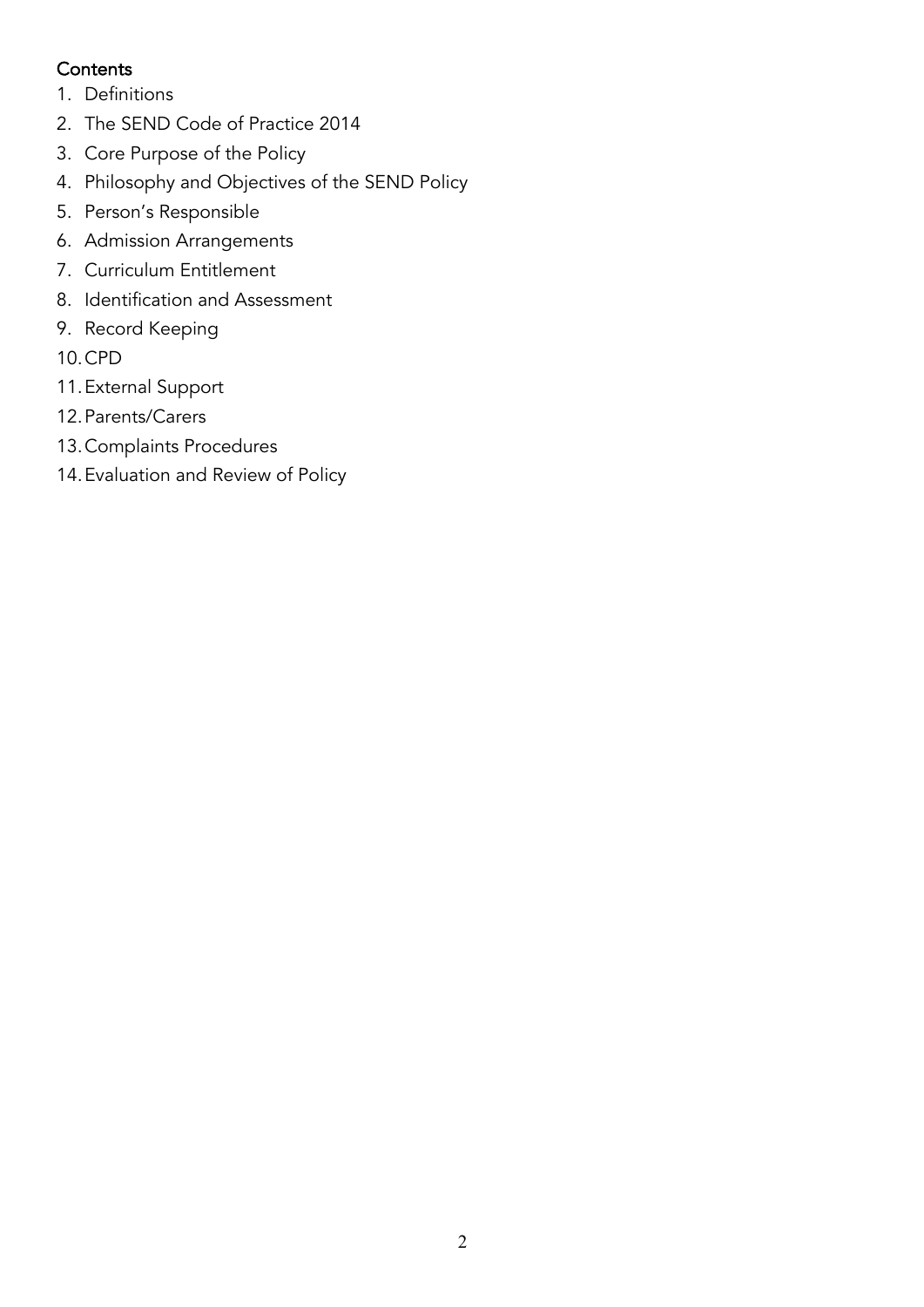## 1. Definitions

## Special Educational Needs and or Disability (SEND):

A child of compulsory school age or a young person has a learning difficulty or disability if he/she:

- Has a significantly greater difficulty in learning than the majority of others of the same age; or
- Has a disability which prevents or hinders him/her from making use of educational facilities of a kind generally provided for others of the same age in mainstream, post 16 institutions, Alternative Provision Centre and PRU's.

Many children and young people who have SEND may have a disability under the Equality Act 2010 – that is "a physical or mental impairment which has a long term and substantial adverse effect on their ability to carry out everyday activities."

## SEND Code of Practice: 0-25 (2014)

## Special Educational Provision means:

"for children age 2 or more, special educational provision or training provision that is additional to or different from that made generally for other children or young people of the same age by mainstream, post 16 institutions, Alternative Provision Centre and PRU's."

# 2. The SEND Code of Practice: 0 - 25 years (2014)

Students who were previously identified as having SEND at school action plus and school action level are now recorded on the SEN Register as requiring "SEN Support." Where young people have an identified need which requires additional intervention to help meet their needs within the curriculum, a plan of support will be implemented to support them. These plans may be:

School Based Support Plan: a plan designed and implemented by the school to support a young person's SEND needs.

 The plan may be in place for one or more subject areas or across the school day and should inclide classroom strategies and SMART targets which may be short or longer term .

My Support plan: a Wiltshire document designed for young people who do not meet the statutory threshold for support. This means the plan will not be a legally binding agreement, but that all of the same information is included so that if a student/young person needs a My Plan in the future, the process for creating one will be simple. www.wiltshirelocaloffer.org.uk

My Plan (EHCP): is a statutory plan created by a lead worker as a result of an Education, Health and Care Plan assessment. It is required under the Children and Families Act. A My Plan will capture:

- A student's/young person's needs;
- What is important for the student/young person to achieve;
- How the student/young person and their family would like them to be supported, including how best to communicate with the student/young A
- Who will support the student/young person, how, when and for how long

An Education Health and Care Plan (EHCP or My Plan) is: A legal document which is reviewed annually by the SEND MANAGER with the pupil, parents and outside agencies. An EHCP is designed to ensure that the pupil's needs are met wherever they may be educated.

Copies of the Special Educational Needs and disability code of practice can be found online or see link below and a copy is available at WASP.

https://www.gov.uk/government/uploads/system/uploads/attachment\_data/file/398815/SEND\_Code\_of\_Practice\_Ja nuary\_2015.pdf

Special Educational Needs and Disability: A guide for parents and carers can be found online or see link below and a copy is availiable at WASP.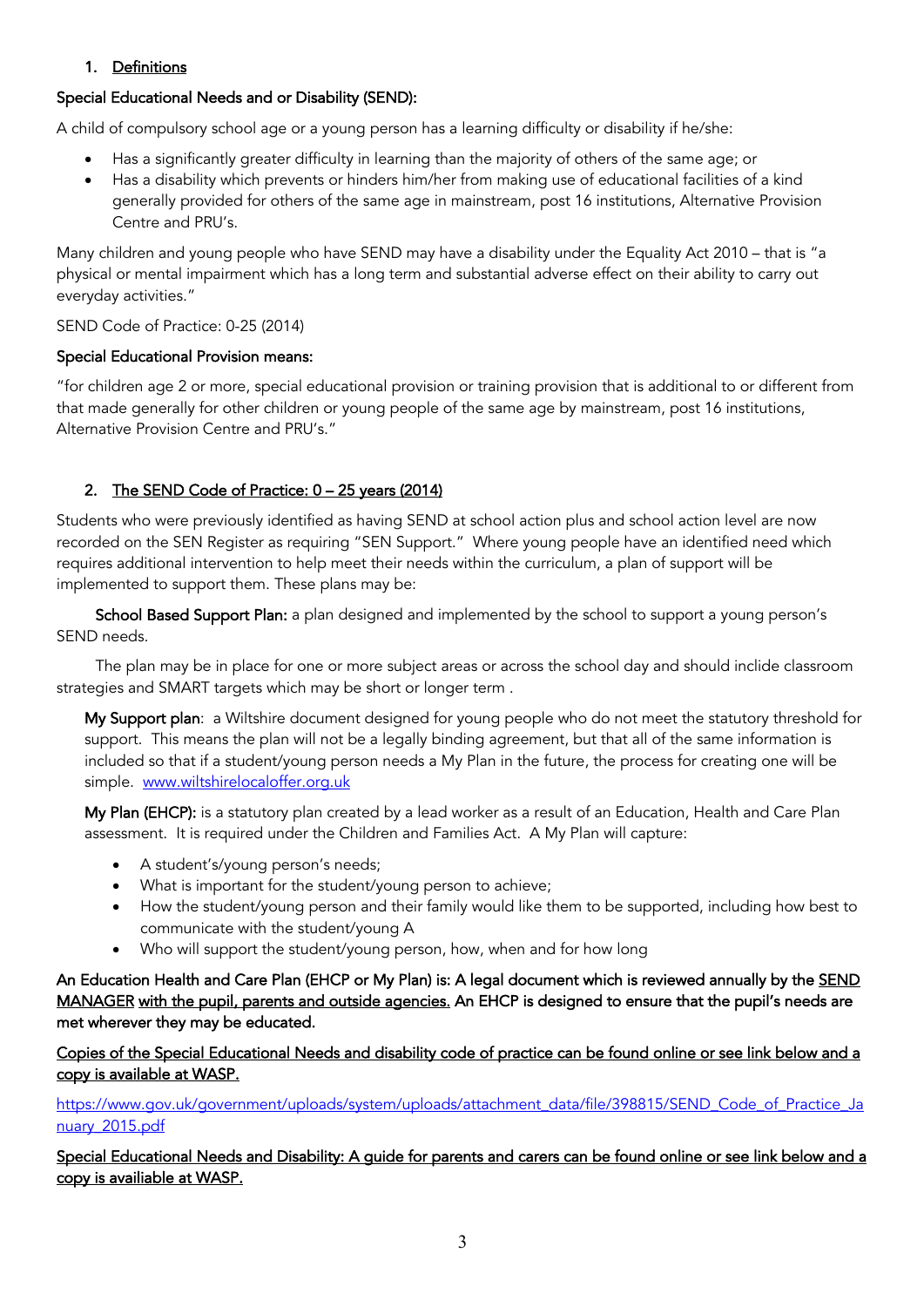https://www.gov.uk/government/uploads/system/uploads/attachment\_data/file/417435/Special\_educational\_needs and disabilites quide for parents and carers.pdf

#### 3. Core Purpose of the Policy

- To recognise any additional need a child may have and ensure all staff members are aware of how they can best educate that child
- To ensure that the provisions of the SEN and Disability Act 2001 and Disability Discrimination Act 1995 and subsequent code of practice are put into place at The WASP Centre. It will ensure that any revision to the Code of Practice for SEND is implemented
- To employ a special needs and disabilities co-ordinator (SEND MANAGER) who is experienced in the care and assessment of children with special needs
- To assess each child's specific needs and adapt our provision as appropriate
- To liaise with other agencies, including the health and education authorities and seek advice, support and training
- To develop and maintain a core team of staff who are experienced in the care of children with special needs
- To ensure that all children are treated as equals and are encouraged to take part in every aspect of their school experience
- To promote positive image of those with an additional need wherever possible

## 4. Philosophy and Objectives of the SEND Policy

The WASP Centre is committed to recognising the individual needs of its students, maximising the realisation of their potential. The Trustees recognise that the individual needs of all students must be addressed and that all students may require additional support for learning at some stage in their education at the WASP Centre. Students with special educational needs may, from time to time, require a more specialised programme than that which is provided for the majority of students. Whether or not a student has an EHCP (SEND Code of Practice 2014) under the 1981 Education Act, the Trustees will use their best endeavours to provide for this where resources allow.

All teachers and tutors at the WASP Centre have responsibility for students with special education needs and the school, as a whole, will try to create a climate of support and encouragement that will allow for the growth of selfmotivation, self-confidence, self-esteem and a feeling of being valued amongst all students. The school will endeavour to enable students to develop as independent young people, able to become full members of their communities and, by publicising their achievements and encouraging friends of the school to share in the celebration of this success, promoting the school's place in the community.

#### 5. Person's Responsible

The Trustees are responsible for specials educational needs and disabilities and nominate a trustee who will have SEND as their specific area of concern. In 2018/19, this is Vicky Phillips.

Within the Centre, principal responsibility for SEND lies with the headteacher. The headteacher is Adrian Hart.

The SEND Manager is responsible for coordinating provision for students with special educational needs; devising and providing appropriate interventions; liaising with and advising teaching colleagues on individual needs, appropriate strategies and differentiation; analysing data; liaising with parents and external agencies; overseeing and administrating My Support Plan and EHCP requests, overseeing SEND records and reporting to trustees. The SEND Manager is Sarah Burley

Subject Teachers are responsible for differentiating activities for all students and monitoring individual progress. They identify, detail and report concerns about students to the senior leadership team. They help monitor and review student progress through the assessment process, and, through the normal school procedures, communicate with parents.

Learning Support Assistants (LSAs) are responsible for supporting students with in class support or leading a small group where appropriate. They are also expected to effect change in their practice to help each student to achieve their maximum potential.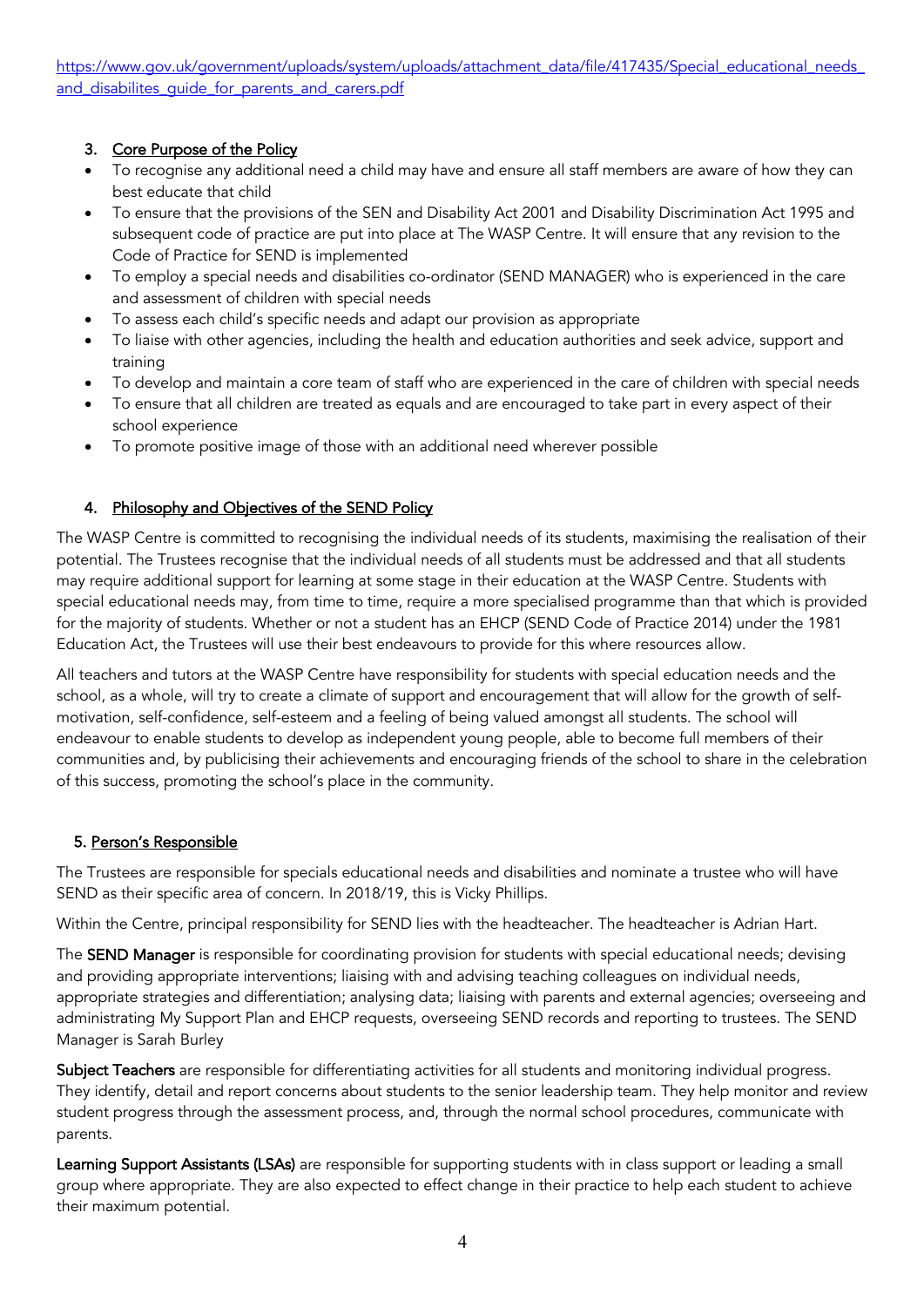The Senior Leadership Team is responsible for monitoring differentiation in schemes of work and classroom practice; line management and monitoring the work of the SEND department and monitoring, reviewing and evaluating the policy.

The Trustees will ensure that SEND provision is made as necessary and that the success of the policy is reported on annually.

#### 6. Admission Arrangements

We will ensure that students seeking admission to The WASP will not be barred on the grounds of race, gender, colour, first language, national ethnic origin, level of ability, disability, background, or for any other reason that cannot be shown to be justifiable.

All students who are referred to WASP via FAP process will have their additional needs outlined during this process. All staff at WASP are responsible for making sure all students with Special Educational Needs are met within WASP and access to curriculum can be made.

#### Priorities for allocation of Resources continue to be:

1) Students with EHCP

- 2) Students at SEND Support on the SEN Register
- 3) Students who have on-going concerns and unable to cope in specific subjects.
- 4) Students who are not meeting their individual targets.
- 5) Students at KS4 who are finding GCSE work or subjects hard to access and need guidance.

6) Areas where staff identify a need for support or advice – this covers the whole range of ability within WASP.

## 7. Curriculum entitlement:

At WASP, we believe that all students have the right to a balanced and broad range of enrichment activities and curriculum. We aim to create opportunities to help students obtain a range of skills that will enhance their abilities and enable students to make informed choices ready for when they leave WASP. We ensure that a wide range of resources is available to encourage our students to work independently or with support if needed. Staff will liaise with parents/carers and external agencies to offer our students the curriculum they are entitle to and that will give them the best opportunities that suits their needs and allow them to achieve their full potential.

#### 8. Identification and assessment:

#### SEND Manager:

The SEND Manager is responsible for ensuring all staff are made aware of students' needs. When teaching and support staff raise concerns with regard to individual's needs, the SEND Manager will investigate concerns and provide advice and strategies to staff. The SEND Manager may use a variety of ways of gathering information on need, for example standardised assessments, classroom observations, discussions with student, parents/carers. Whenever new documentation or information is received about a student, the SEND Manager ensures this is shared with all teaching and support staff and a copy linked on students electronic file,

## Centre Manager and Pathways Manager

The Centre Manager and Welfare Manager are responsible for ensuring any initial screening tests are completed for any new students; KS4 students accessing the main centre will complete the full range of assessments, whereas KS3 students accessing the Pathways Provision may complete some, all or none, dependent on discussions with referring school.. They may direct other staff to do this or complete themselves. Once the assessments are marked, the Centre Manager will compile a Student Profile Document and share with all staff. Any initial concerns will be discussed with SEND Manager and support strategies agreed.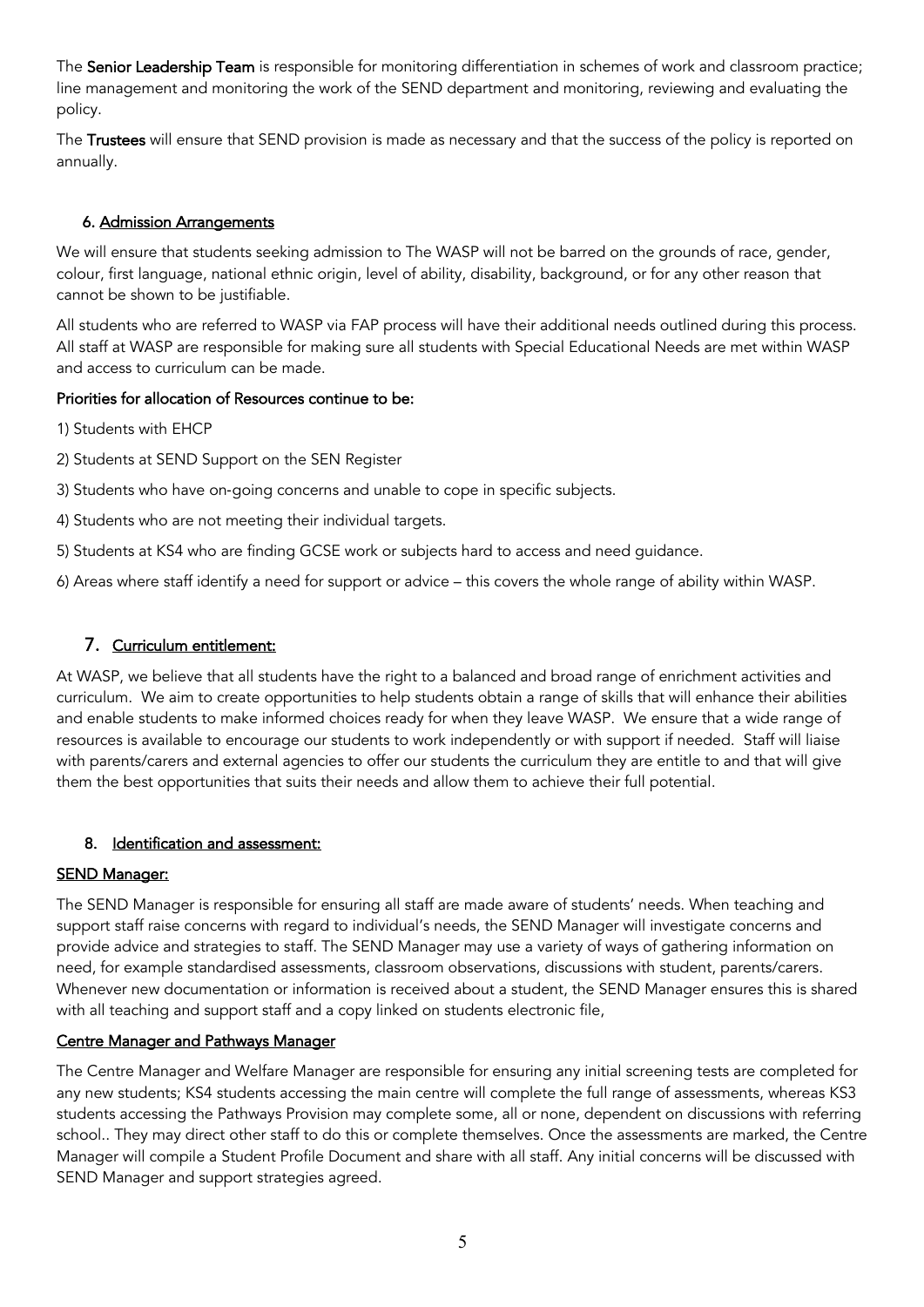## Teachers:

Subject teachers are responsible for carrying out the necessary assessments in their subject. All assessments are to be logged as per assessment policy. Subject teachers are responsible for ensuring that students making inadequate progress are discussed with SLT/line manager and any additional needs identified. Interventions will be put into place to support student not making intended progress with a view to re-assessing to monitor progress.

#### LSAs/Support staff:

All support staff are responsible for ensuring that any interventions undertaken are monitored, assessed, and recorded as per guidance. Students not making adequate progress should be discussed with SEND Manager. In the classroom, LSAs are responsible for helping carry out assessments with guidance from subject leader/teacher, and supporting students to access to learning as per advice on Pen Portraits.

## 9. Record keeping:

Every student on the SEND register will have a SEND file. This file is kept electronically on SIMS and a hard copy is kept in the main office locked filing cabinet.

Record keeping is an on-going process, updated in line with the Assess; Plan; Do; Review process.

If possible, records should be obtained from the students' home school and updated after induction meeting has taken place. Student records may contain:

- Induction sheet personal information, medical information, and consent to administer prescription medication and non-prescription medication such as paracetamol.
- FAP referral if necessary
- Assessments that have been carried out either at WASP or home school, including subjects at secondary level
- Copy of EHCP if in place
- Copy of My support plan if in place
- Pen portrait/Personal Learning Plan
- TAC/CAF meetings notes
- Child Protection/Safeguarding information
- Information regarding transition to Primary/secondary education (only if relevant or necessary.)
- Reports Primary/Secondary reports up-to-date.
- Copies of SEND Support Meetings, including teacher; parent/carer and student feedback.

#### 10. Inset and CPD:

The Trustees recognise the importance of inset and CPD for both teaching and support staff involved with students with additional needs and will use their best endeavours to allow resources for this. The SLT team will liaise over the planning and provision of training. All staff at WASP are to attend all relevant Inset sessions in accordance with their contracts. SLT are responsible to ensure that staff training sessions, meet the needs of all students and are up-todate with relevant legislation. All staff are to be trained in record keeping and confidentiality, in line with WASP confidentiality policy. Staff training needs are identified at an individual level through their Performance Management process.

#### 11. External Support:

WASP will make full use of the LA Support Services; Health Services and, where necessary, commission private providers to complement in school provision to meet students' individual needs, within budgetary constraints. The SEND Manager and Pastoral Manager will liaise both formally and informally with external agencies to ensure the best support is put into place for a student.

#### 12. Partnership with Parents/Carers: